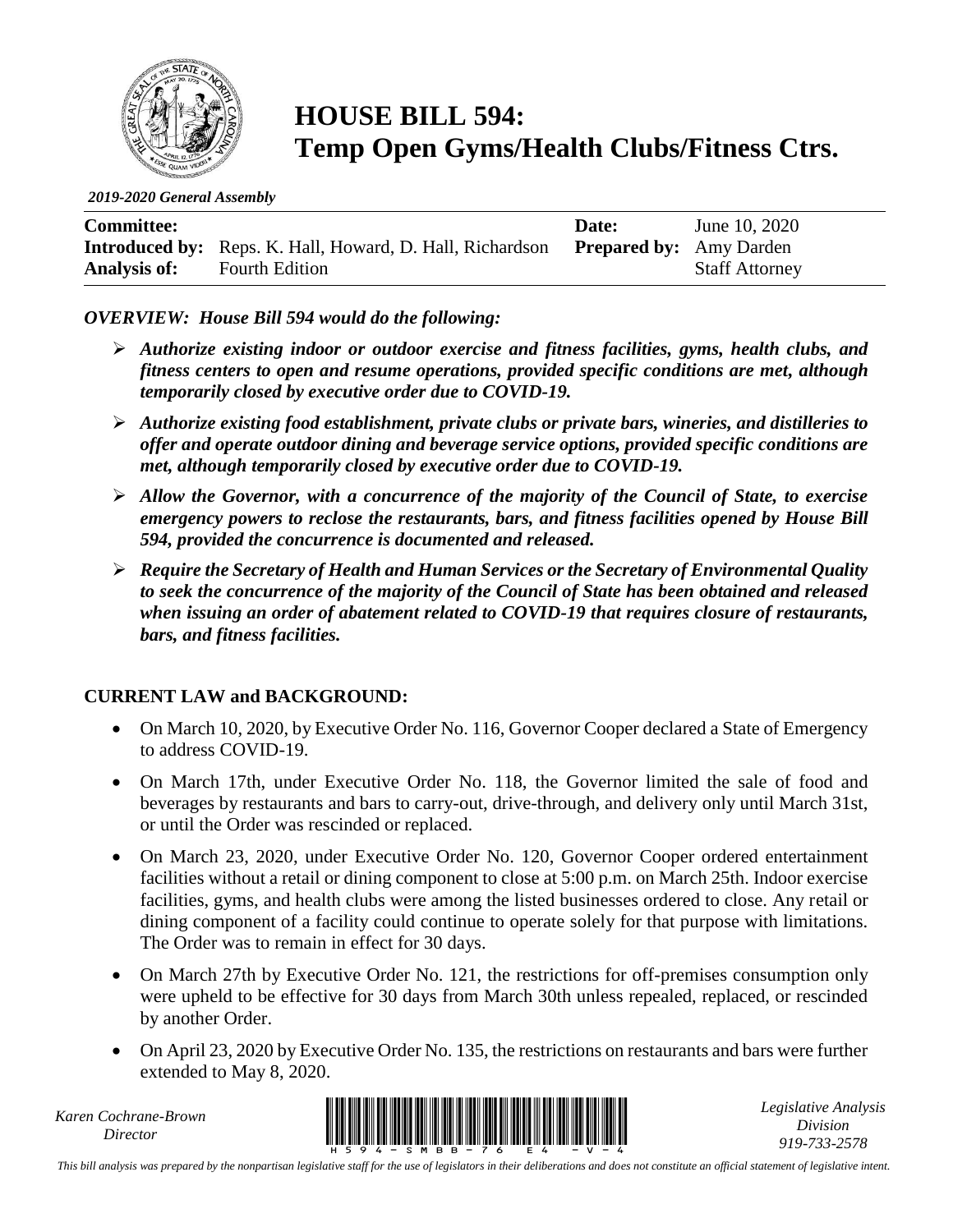## **House Bill 594**

*Page 2*

- On May 5, 2020, by Executive Order No. 138 (Phase One), Governor Cooper extended restrictions on restaurants and bars, but does not permit bars to allow on-premises consumption of beverages. Executive Order 138 also extended the closure of indoor exercise facilities, gyms, health clubs, and fitness centers until 5:00 p.m. on May 22, 2020.
- On May 20, 2020, through Executive Order No. 141 (Phase Two), Governor Cooper ordered indoor exercise and fitness facilities, gyms, health clubs, and fitness centers to remain closed until June 26th at 5:00 p.m.
	- o In the Order, examples of indoor exercise facilities are yoga studios, dance studios, martial arts facilities, indoor trampoline and rock climbing facilities.
	- o Indoor fitness facilities are "including but not limited to" basketball, volleyball, racquetball, squash, and tennis courts.
- Effective 5:00 p.m. on May 22, 2020, Executive Order No. 141 permitted restaurants to allow on-premises consumption of food and beverages under certain restrictions, but does not permit bars to allow on-premises consumption of beverages.
- Since March 10, 2020, various counties and cities have also declared states of emergency related to COVID-19, some placing restrictions and prohibitions on operation of restaurants and bars.

### **BILL ANALYSIS:**

Section 1 effective when it becomes law and expires 30 days after any declaration of emergency prohibitions and restrictions applicable expire or are otherwise terminated to permit indoor or outdoor fitness and exercise facilities, gyms, health clubs, and fitness centers open for full unrestricted operations, would allow any indoor or outdoor exercise and fitness facilities, gyms, health clubs, and fitness centers to open and operate if certain conditions are met:

- The establishment existed on March 10, 2020 or had a valid certificate of occupancy and business license issued by that date.
- The total indoor capacity is limited to 50% of the authorized fire capacity. On-premises childcare is limited to 50%.
- Employees are screened daily for symptoms and must wear facemasks.
- Contactless and social distancing check-in is available.
- Bottles with disinfectant, disinfectant wipes, and hand sanitizer stations are available throughout the establishment.
- Employees must conduct frequent routine cleanings of high-touch equipment and high-use areas during operating hours, and a deep clean must be done after the close of business every day.
- For open space cardio, weight training, and exercise areas, equipment must be used in a manner to ensure social distancing, and employees must monitor the space to ensure equipment is being cleaned after each user.
- For studio and group fitness classes, participants must stay at least six feet apart and rooms and equipment must be cleaned after each class. Doors must remain open when possible, or facilities may review possible HVAC system upgrades to promote improved air filtration.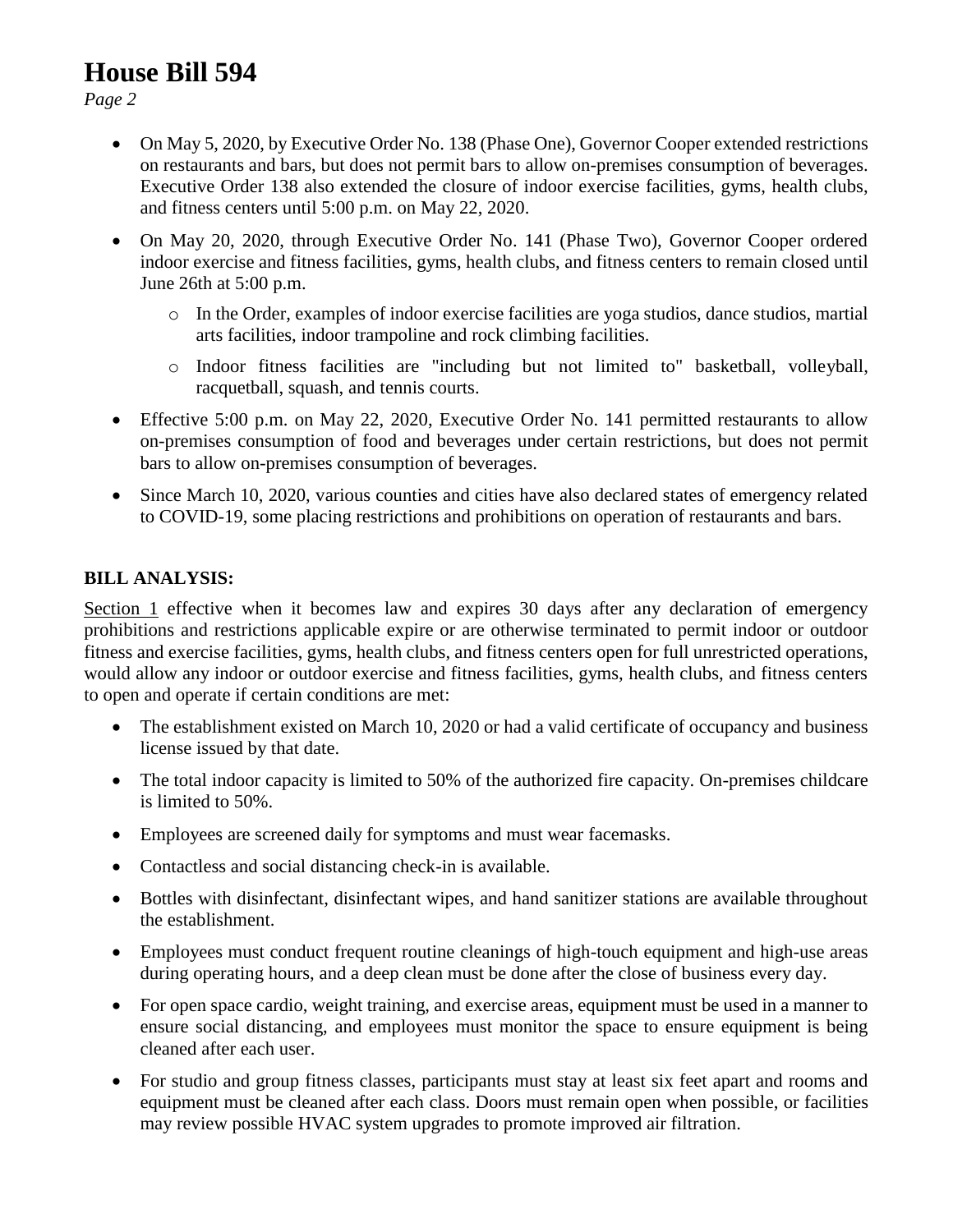# **House Bill 594**

*Page 3*

• Only toilets, lavatories, and lockers are open for use. Water fountains are limited to filling water bottles only.

Section 2(a), effective when it becomes law, and expiring upon the later of 30 days after any declaration of emergency prohibitions and restrictions expire or are otherwise terminated to allow full unrestricted food and drink service or October 31, 2020, would allow any food establishment that prepares or serves food or drink (Part 6, Article 8 of Chapter 130A) to open and operate for on-premises consumption of food and beverage provided all of the following conditions are met:

- $\triangleright$  The establishment is properly licensed and permitted and was in existence on March 10, 2020, and does not hold an ABC permit as a private club, private bar, winery, or distillery.
- ➢ Service is limited to any indoor seating permitted by the emergency declaration restrictions and the temporary outdoor seating location.
- $\triangleright$  The outdoor seating location is limited to 50% of the current indoor capacity or 100 customers, whichever is less.
- $\triangleright$  If the establishment holds ABC permits, vertical boundaries delineate the alcohol consumption area in the outdoor seating location from general public areas.
- ➢ The establishment maintains and enforces social distancing, as recommended by the Centers for Disease Control and NC Department of Health and Human Services and complies with outdoor food and drink service regulations promulgated by the NC Division of Public Health.
- $\triangleright$  The outdoor seating location is on the same parcel or contiguous to, or in close proximity to, the establishment and may include public sidewalks and public streets, if allowed by local government.

Section 2(b) effective when it becomes law, and expiring upon the later of 30 days after any declaration of emergency prohibitions and restrictions expire or are otherwise terminated to allow full unrestricted food and drink service or October 31, 2020, would allow any private club or private bar (G.S. 18B-1000), winery (G.S. 18B-1101), or distillery (G.S. 18B-1105) to open and serve alcohol for on-premises consumption provided all of the following conditions are met:

- $\triangleright$  The establishment is properly licensed and permitted and was in existence on March 10, 2020.
- $\triangleright$  Service is limited to an outdoor seating location, the owner(s) of that location have permitted the establishment use the location, and vertical boundaries delineate the alcohol consumption area of the outdoor seating location.
- $\triangleright$  The outdoor seating location is limited to 50% of the normal indoor capacity or 100 customers, whichever is less.
- $\triangleright$  The establishment maintains and enforces social distancing, as recommended by the CDC and NCDHHS and complies with outdoor food and drink service regulations promulgated by the Division of Public Health.
- $\triangleright$  The outdoor seating location may include areas on public sidewalks and public streets, if allowed by the local government.
- $\triangleright$  Service is limited to an outdoor seating location and has access to toilet facilities for employees and customers.

With respect to the temporary outdoor seating authority for both restaurants and bars, a local government may not prohibit the temporary outdoor seating location based upon it not being a permitted use for operation of food and drink services under any applicable local zoning ordinances.